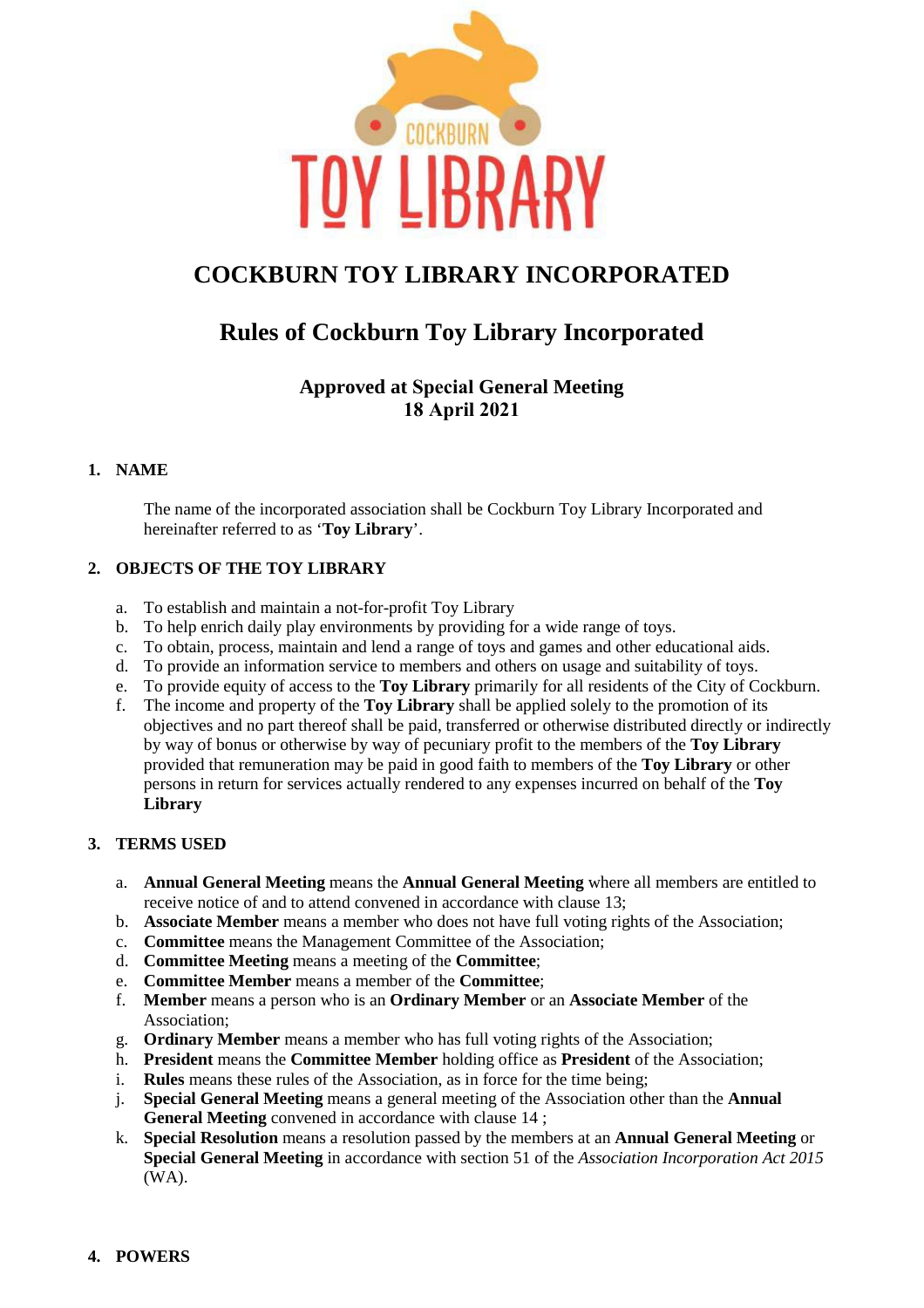- a. To purchase, take on, lease, take in exchange, have or otherwise acquire any real or personal property of any rights or privileges which the **Toy Library** may think necessary or convenient.
- b. To sell, exchange, lease, mortgage, have, dispose of, turn to account or otherwise deal with all or part of the real and personal property of the Toy Library.
- c. A payment to a member out of the funds of the Association is authorised if it is:
	- **1.** the payment in good faith to a member as reasonable remuneration for any services provided to the Association, or for goods supplied to the Association, in the ordinary course of business, or
	- **2.** the payment or reasonable rent to the member for premises leased by the member to the Association, or
	- **3.** the reimbursement or reasonable expenses properly incurred by the member on behalf of the Association.

# **5. COMMON SEAL OF ASSOCIATION**

- a. The Association may have a common seal on which its corporate name appears in legible characters.
- b. If the Association has a common seal it must not be used without the express authority of the **Committee** and every use of that common seal must be recorded in the minutes and/or the records file referred to in rule 11.
- c. The affixing of the common seal of the Association must be witnessed by any two of the President, the Secretary and the Treasurer.
- d. The common seal of the Association must be kept in the custody of the Secretary or of such other person as the **Committee** from time to time decides.

## **6. QUALIFICATION FOR MEMBERSHIP**

- a. Membership of the **Toy Library** is open to:
	- 1. Those who have agreed to accept the above objectives and paid the prescribed membership fee in accordance with these **Rules**.
	- 2. Those who have undertaken to abide by, observe and fulfil the terms, conditions and rules established by the **Committee** of the Cockburn Toy Library
	- 3. Preference will be given by the **Committee** to residents of the City of Cockburn
- b. Membership commences on the payment of the prescribed membership fee.
- c. Membership may be suspended by the **Committee** or at an **Annual General Meeting** or **Special General Meeting** by not less than 75% majority at a **Committee Meeting, Annual General Meeting** or **Special General Meeting**
- d. Any suspended **Member** may on not less than 2 weeks written notice require the suspension to be reconsidered at a subsequent **Special General Meeting**. It is up to the discretion of the **Committee** to decide upon renewal of a suspended member in the next year.
- e. Membership shall cease on notification of:
	- 1. Resignation
	- 2. Failure to renew membership within one month of expiry
	- 3. Failure to comply with 6a 1 and 2.
- f. The **Committee** reserves the right to refuse to refund membership fees upon resignation and failure to comply with 6a 1 and 2.
- g. The **Committee** may from time to time establish different categories of **Ordinary Members** and **Associate Members** including the fee which applies to each category.

## **7. TYPES OF MEMBERSHIP**

- a. The **Toy Library** consists of **Ordinary Members** and any **Associate Members**.
- b. An **Ordinary Member** has full voting rights and any other rights conferred on **Members** by these **Rules** or approved by resolution at an **Annual General Meeting**, **Special General Meeting** or determined by the **Committee**.
- c. The Secretary is responsible for keeping a record/register of all members of the **Toy Library** and this record shall include the type of **Member.**

## **8. MANAGEMENT**

a. Management of the **Toy Library** shall be vested in the **Committee** which shall be not less than 5 Members or more than 15 Members. The **Committee** has power to co-opt members for specific tasks and to fill casual vacancies.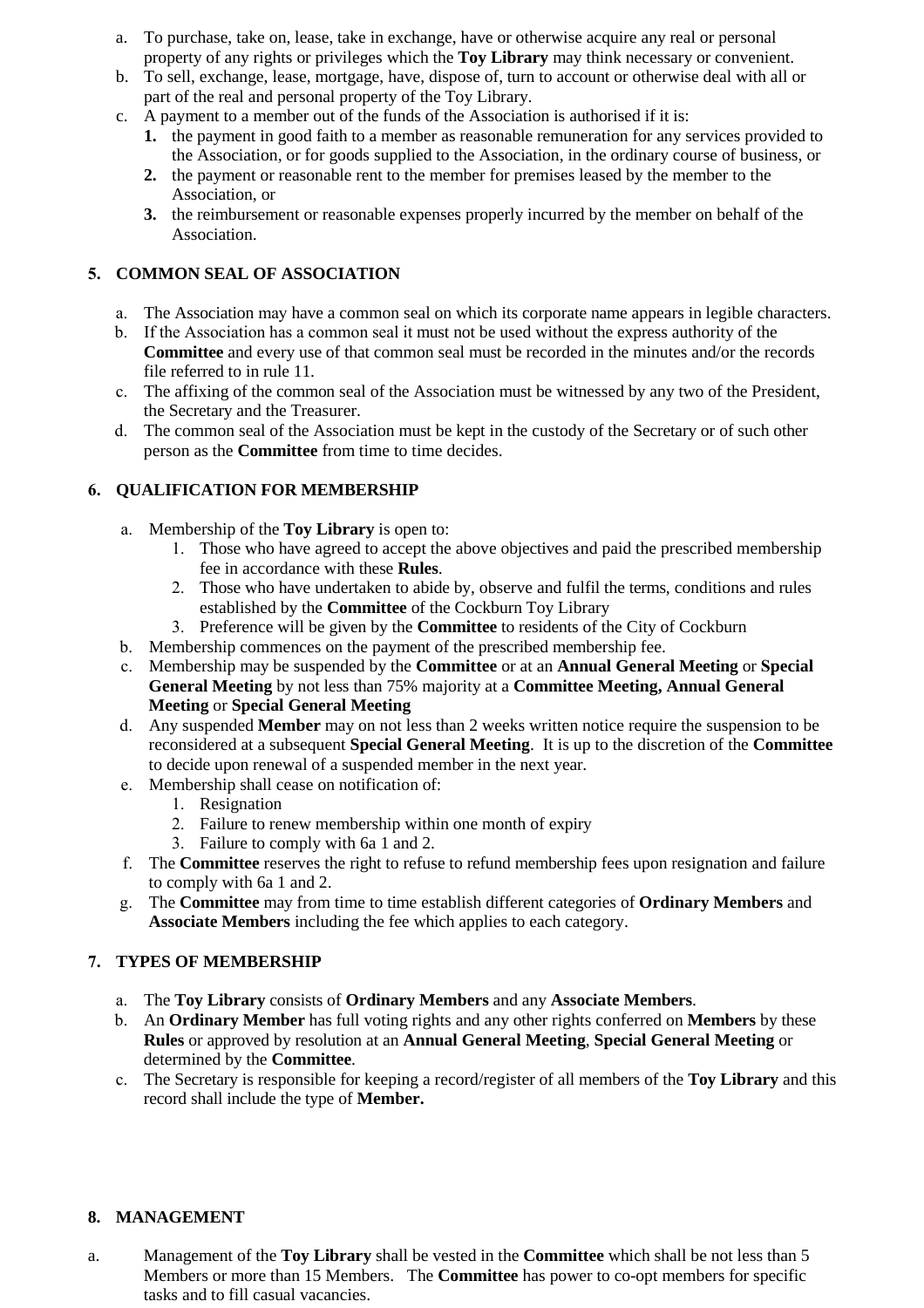- b. Office bearers of the **Toy Library** shall be **President**, Secretary and Treasurer. They shall be elected by the members at the **Annual General Meeting** prior to the election of the remainder of the **Committee** members. Each position will be for a term of one year. After this period they will then be eligible for re-election.
- c. The **Committee** shall meet as often as required to conduct the business of the **Toy Library** and not less than 4 times in each calendar year.
- d. The **Committee** may call a **Special General Meeting** to fill any vacancy on the **Committee**, the members elected retaining office until the following **Annual General Meeting**.
- e. The procedure of **Committee Meetings** shall be decided by the members of the **Committee**.
- f. Where a **Committee Member** has a conflict of interest about a matter (for example a contract or a payment), the Toy Library manages the conflict of interest by requiring the **Committee Members** to explain their interest and by not allowing them to be involved in any discussions or decisions about the matter.
- g. The **Committee** may appoint subcommittees composed of members not necessarily from the members of the **Committee**. Each such sub-committee appointed shall keep minutes of its proceedings and report to the **Committee** as required. All sub-committees to be advisory to the **Committee**.
- h. Vacancies on the **Committee** will occur if a **Committee Member** resigns by notice in writing or ceases to be a **Member** of the **Toy Library**.
- i. Individual elected **Committee Members** may be reimbursed for legitimate expenses via resolution of the **Committee**.
- j. The **Committee** may from time to time establish, change and revoke rules relating to toy borrowing.

## **9. PRESIDENT**

- a. The **President** will consult with the Secretary regarding the business to be conducted at each **Committee Meeting** and **Annual General Meeting**.
- b. The **President** has the powers and duties relating to convening and presiding at **Committee Meetings** and presiding at **Annual General Meetings**.
- c. The **President** has responsibility for the overall management of the **Toy Library.**

## **10. SECRETARY**

The Secretary has the following duties:-

- a. Dealing with the **Toy Library's** correspondence;
- b. Consulting with the **President** regarding the business to be conducted at each **Committee Meeting** and **Annual General Meeting**.
- c. Preparing the agenda required for meeting and for the business to be conducted at meetings.
- d. Maintaining on behalf of the **Toy Library** the register of all **Members** and **Committee Members**.
- e. Ensuring safe custody of the records of the business of the **Toy Library** other than the financial records, financial statements and reports.
- f. Maintaining full and accurate minutes of **Committee Meetings, Annual General Meetings** and **Special General Meetings**.
- g. **Members** may request to view the records of the **Toy Library** at any time. The **Committee** may charge a reasonable fee for this service.

## **11. TREASURER**

The Treasurer has the following duties:-

- a. Ensuring that any amounts payable to the **Toy Library** are collected and issuing receipts for those amount.
- b. Ensuring that any amounts paid to the **Toy Library** are credited to the appropriate account.
- c. Ensuring that any payments to be made by the **Toy Library** are made on time
- d. Ensuring the safe custody of the **Toy Library's** financial records, financial statements and financial reports.
- e. Providing a report on the **Toy Library's** financial position at the **Annual General Meeting**.
- f. Carry out any other duties required by the **Committee** or these **Rules**.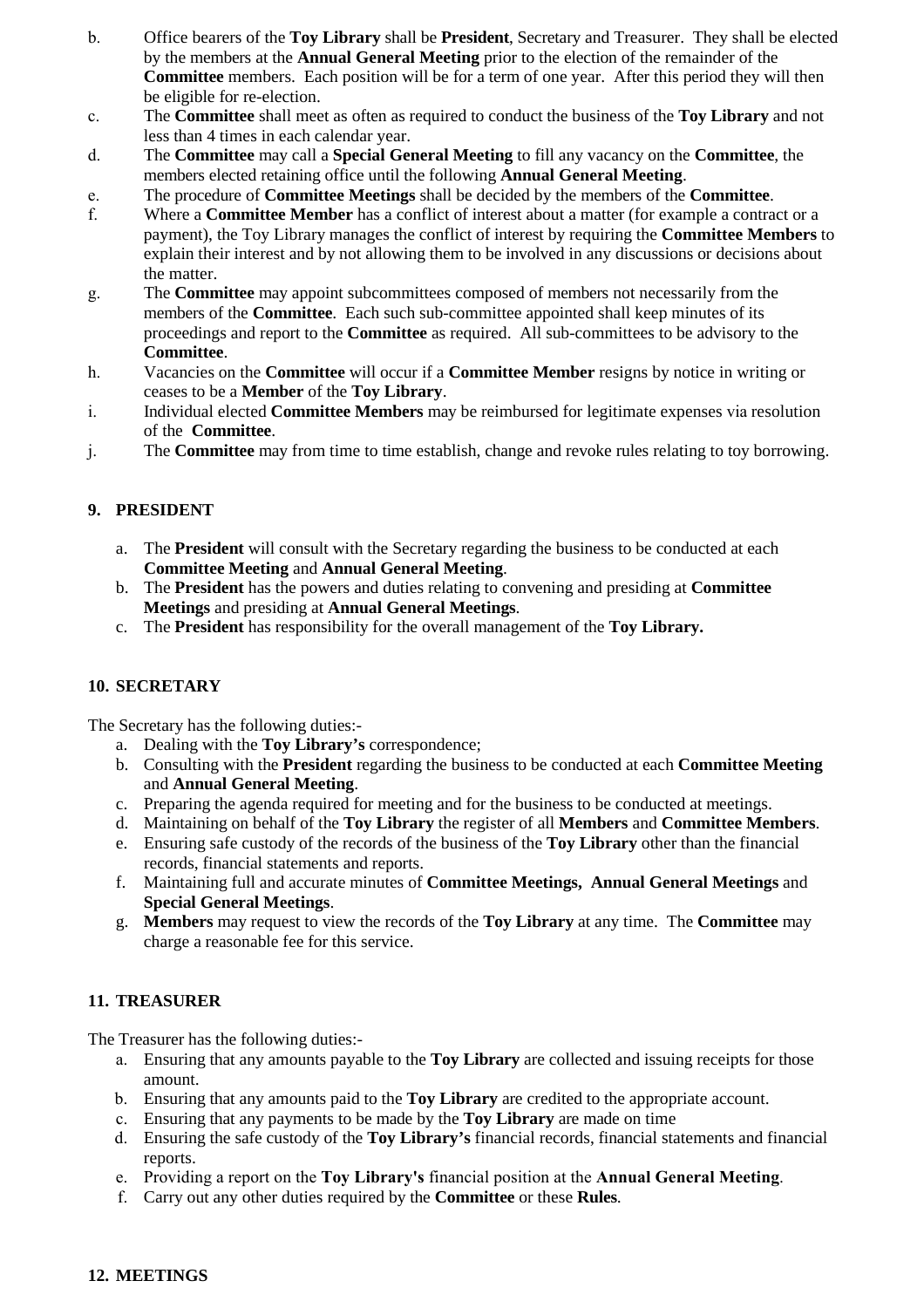- a. Notice of a **Committee Meeting** must be given to each **Committee Member** at least 48 hours before the time of the meeting and must advise the date, time and place and include the Agenda for the meeting.
- b. A quorum for **Committee Meetings** is any four **Committee Members**.
- c. Minutes of **Committee Meeting** must be taken and kept as a record of each meeting and the business of the **Toy Library** and must list all **Committee Members** present, apologies received, the business considered at the meeting and any motions taken.
- **d.** These minutes must be reviewed and signed by the **President**
- e. The Committee may at any time convene a **Special General Meeting**;
- f. The **Committee** must convene the **Annual General Meeting** each year at such time and place as the **Committee** shall determine.

# **13. ANNUAL GENERAL MEETING**

- a. **Members** will be given at least 21 days notice of an **Annual General Meeting** if a Special Resolution is to be proposed at the meeting, or 14 days notice of an **Annual General Meeting** in any other case.
- b. The notice to **Members** must specify the date, time and place of the meeting and be accompanied by an agenda which should indicate the business to be considered at the meeting.
- c. If a **Special Resolution** is proposed, the wording of the proposed resolution should state the intention of the proposed resolution.
- d. The **President** must preside as chairperson of each **Annual General Meeting**
- e. The Business of the **Annual General Meeting** shall include:
	- 1. Confirming the minutes of the previous **Annual General Meeting**.
	- 2. Receiving the Office Bearers' Reports.
	- 3. Electing the office holders and **Committee Members** of the **Toy Library**
	- 4. Considering any proposed alteration to the **Rules/Constitution** as provided in Clause 16 and 18.
	- 5. Any other business of which notice has been given.
- f. **Members** shall each be entitled to one vote at any **Annual General Meeting**. Proxy Votes will be accepted, provided the grant of proxy has been notified in writing to the chairperson prior to the commencement of the **Annual General Meeting**
- g. A quorum at any **Annual General Meeting** shall be 5 members.
- h. If at any **Annual General Meeting** there is no quorum within 30 minutes of the time appointed for the meeting, then the majority of members present will adjourn the meeting for a period not exceeding twenty one (21) days.
- i. The Secretary, or a person authorised by the **Committee** must take and keep minutes of each **Annual General Meeting**.
- j. The Minutes must record the business of the meeting and any resolutions on which a vote is taken; the names of ordinary members attending; and the financial statements/report presented at the meeting.
- k. The Minutes of the **Annual General Meeting** must be reviewed and signed by the **President.**
- l. If all the above are not observed, any member may call a **Special General Meeting** for dissolution of the **Toy Library**.

# **14. SPECIAL GENERAL MEETING**

- a. The **Committee** may at any time call a **Special General Meeting**
- b. The **Committee** must within 60 days of receiving a request in writing to do so from not less than 20% of Members, convene a **Special General Meeting** for the purpose specified in that request.
- c. Members will be given at least 21 days notice of a **Special General Meeting** if a **Special Resolution** is to be proposed at the meeting, or 14 days notice of a **Special General meeting** in any other case.
- d. The notice to members must specify the date, time and place of the meeting and be accompanied by an agenda which should indicate the business to be considered at the meeting. No other business shall be conducted outside this agenda at the **Special General Meeting**.
- e. If a **Special Resolution** is proposed, the wording of the proposed resolution should state the intention of the proposed resolution.
- f. The **President** must preside as chairperson of each **Special General Meeting** unless the request by **Members** to convene a **Special General Meeting** also requests that the **President** not chair the **Special General Meeting**. In which case the **Committee** will appoint an alternative chairperson for the **Special General Meeting**. The alternative chairperson does not need to be a member of the **Committee** or a **Member** of the **Toy Library.**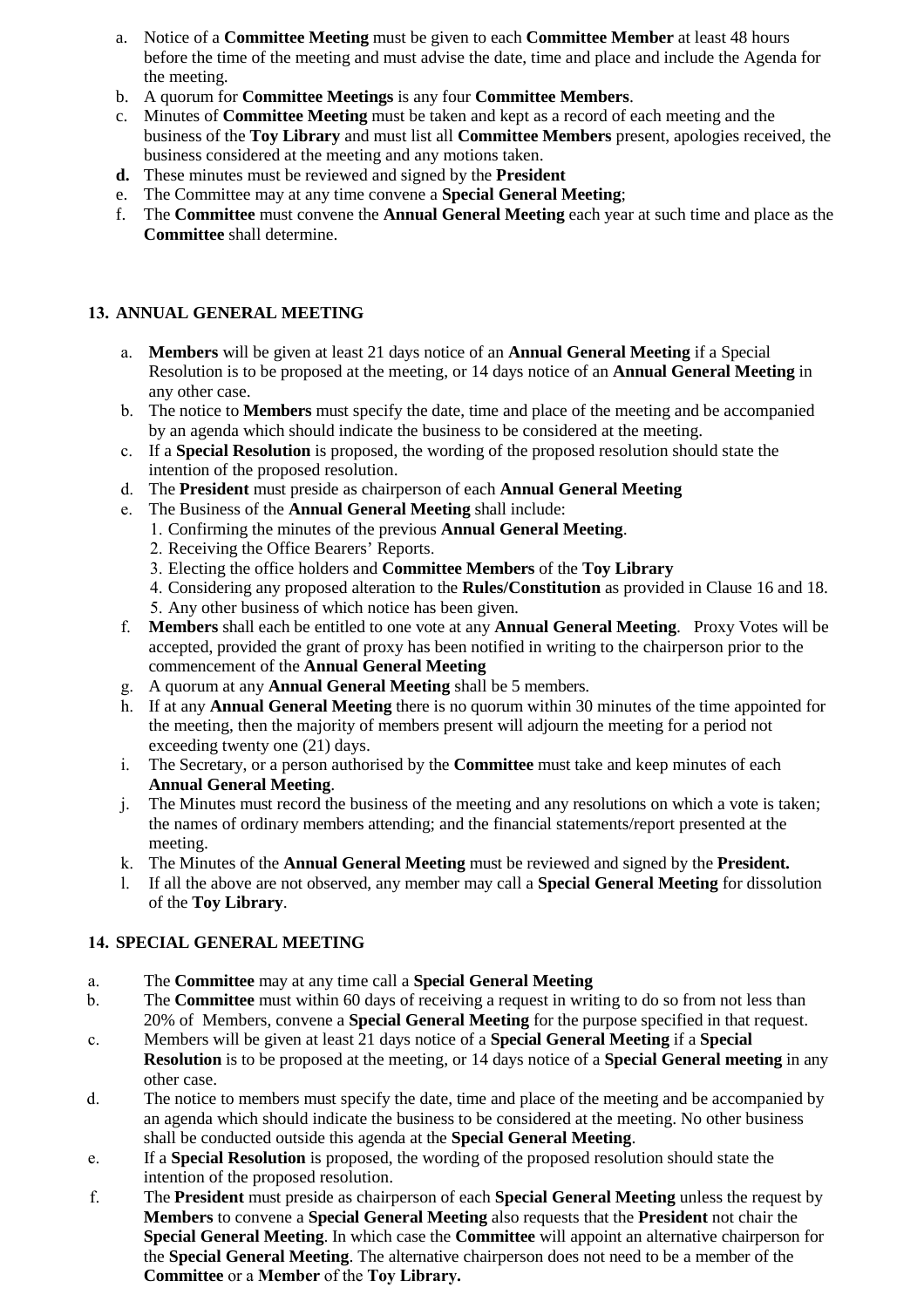- g. **Members** shall each be entitled to one vote at any **Special General Meeting**. Proxy votes will be accepted, provided the grant of proxy has been notified in writing to the chairperson prior to the commencement of the **Special General Meeting**
- h. A quorum at any **Special General Meeting** shall be 10 members.
- i. If at any **Special General Meeting** there is no quorum within 30 minutes of the time appointed for the meeting, then the majority of members present will adjourn the meeting for a period not exceeding twenty one (21) days.
- **j.** The Secretary, or a person authorised by the **Committee** must take and keep minutes of **each Special General Meeting.**
- k. The Minutes must record the business of the meeting and any resolutions on which a vote is taken as well as the names of ordinary members attending.
- l. The Minutes of the **Special General Meeting** must be reviewed and signed by the **President**, and if the **President** does not chair the **Special General Meeting** the chairperson of such meeting.

#### **15. FINANCE**

- a. The funds of the **Toy Library** may be derived from fees, subscriptions, donations, fund-raising activities, grants, interest and any other sources approved by the **Committee.**
- b. All money received by the Treasurer shall be deposited promptly in a bank account approved by the **Committee**
- c. The Treasurer shall cause true accounts to be kept of all money received and expended and shall submit a financial report to each **Committee Meeting**.
- d. Payments by the **Committee** from the Toy Buyer Card Account for purchases are subject to clause 15(e) below. All other payments and accounts authorised by the **Committee** must be made or paid by cheque or EFT transaction and all such transactions must be signed/authorised by the Treasurer and at least one other **Committee Member** who have been appointed by the **Committee.**
- e. The **Toy Library** shall operate a second bank account (Toy Buyer Card Account) for the use of the Toy Buyer and other **Committee Members** as approved by the **Committee**. The account shall have a maximum balance cap of \$500 and the Toy Buyer and other **Committee Members** as approved by the **Committee** shall be approved to make individual purchases from this account up to the maximum value in the account on their own authority.
- f. The financial year of the Toy Library begins on 1st day of July of every year and ends on 30th day of June of the next year.

#### **16. RULES.**

The **Committee** may make such Rules as it considers necessary and expedient for the purpose of giving effect to the **Rules/Constitution** or carrying out the power and functions and duties of the **Toy Library** under these **Rules** but such rules shall be subject to ratification at the next **Annual General Meeting** or a **Special General Meeting**. These **Rules** should be written and available to all members.

#### **17. INSURANCE**

The **Committee** shall effect such insurance as are deemed necessary by the **Committee**. The City of Cockburn will be responsible for building insurance. Toy Libraries Australia will be responsible for contents insurance and public liability.

#### **18. ALTERATIONS TO THE RULES/CONSTITUTION**

- **a.** No new clause shall be added nor shall any of the clauses contained herein be amended, altered or rescinded unless by a **Special Resolution** and passed by a majority of 75% of members present and eligible to vote at an **Annual General Meeting** or **Special General Meeting**.
- **b.** At lest twenty one (21) days' notice shall be given to the Secretary of any proposal to alter the **Rules/Constitution** and notice of such proposed shall be included in a notice convening the meeting at which the proposal is to be considered.

#### **19. DISPUTES.**

**a.** Disputes may occur between **Members** or between one or more **Members** and the **Toy Library**.